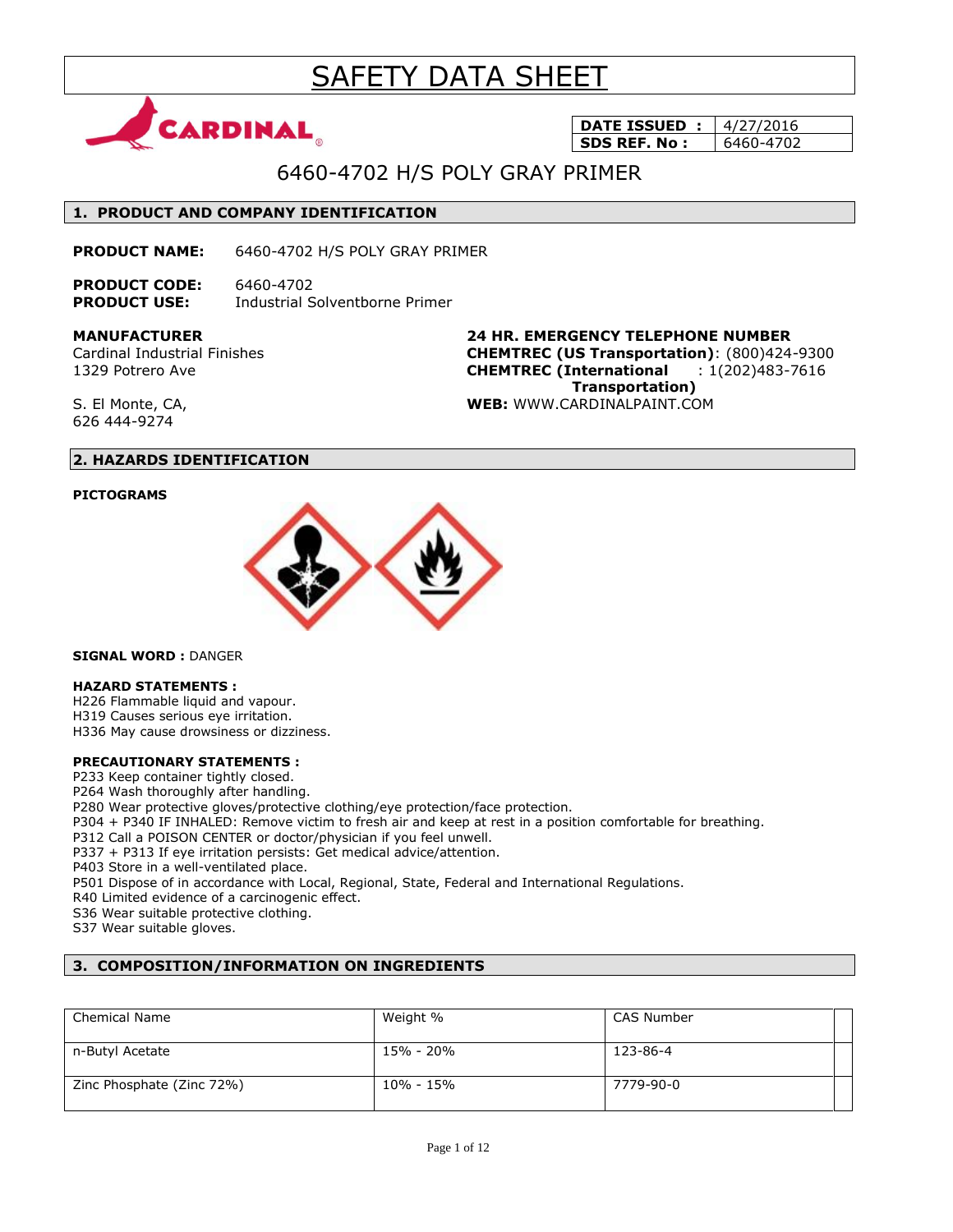| Titanium Dioxide    | 5% - 10%    | 13463-67-7 |
|---------------------|-------------|------------|
| Methyl Amyl Ketone  | $1\% - 5\%$ | 110-43-0   |
| Methyl Ethyl Ketone | $1\% - 5\%$ | 78-93-3    |

## **4. FIRST AID MEASURES**

### **Description of first and measures.**

**EYES CONTACT** : Flush with large quantities of water for 15 to 30 minutes. Remove contact lenses. Keep eyes wide open while rising. If eye irritation persists: Get medical attention.

**SKIN CONTACT :** Wash exposed area with mild soap and water for 15 to 30 minutes. Remove contaminated clothing. Repeated exposure may cause dryness or cracking.

**INGESTION :** Rinse mouth. Do NOT induce vomiting. Keep victim warm and seek immediate attention.

**INHALATION :** Remove to fresh air and keep in a position comfortable to breath. Call a doctor/physician if you feel unwell. Get medical attention.

### **Most important symptoms and effects, both acute and delayed.** Symptoms/injuries: Eye irritation

Symptoms/injuries after inhalation: May cause drowsiness or dizziness. Symptoms/injuries after eye contact: Cause serious eye irritation. Symptoms/injuries after ingestion: Ingestion may cause nausea, vomiting and diarrhea. Indication of any immediate medical attention and special treatment needed. If medical advice is needed, have product container or label on hand.

# **5. FIRE FIGHTING MEASURES**

**SUITABLE EXTINGUISHING MEDIA :** In the event of a fire, use specifically suitable extinguishing agents. Suitable extinguishing media: Foam, alcohol resistant foam, CO2, water fog. Unsuitable extinguishing media: Do not use heavy water stream. A heavy water stream my spread brning liquid.

**FIRE FIGHTING PROCEDURE :** Firefighting instructions: Use water spray or fog for cooling exposed containers. Exercise caution when fighting any chemical fire. Prevent fire-fighting water from entering the environment. Protection during firefighting: Firefighters should wear full protective gear. Do not enter fire area without proper protective equipment, including self-contained breathing apparatus with full face piece operated in pressure demand or other positive pressure modes.

**UNUSUAL FIRE AND EXPLOSION HAZARD :** Fire hazard: Highly flammable/liquid or vapor. Explosive hazard: May form flammable/explosive vapor-air mixture.

### **6. ACCIDENTAL RELEASE MEASURES**

### **PERSONAL PRECAUTIONS, PROTECTIVE EQUIPMENT AND EMERGENCY PROCEDURES :**

General measures: Remove ignition sources. Use special care to avoid static electric charges. No smoking.

### **FOR NON-EMERGENCY PERSONNEL :**

For non-Emergency procedures: Evacuate unnecessary personnel.

### **FOR EMERGENCY RESPONDERS :**

Equip cleanup crew with proper protection. Avoid breathing fume, vapors.

### **ENVIROMENTAL PRECAUTIONS :**

Prevent entry to sewers and public waters.

### **METHODS AND MATERIAL FOR CONTAINMENT AND CLEAN UP :**

Collect damaged aerosols and use absorbent and/or inert material, then place in suitable container.

### **7. HANDLING AND STORAGE**

**PRECAUTIONS FOR SAFE HANDLING :** Additional hazards when processed: Handle empty containers with care because residual vapors are flammable.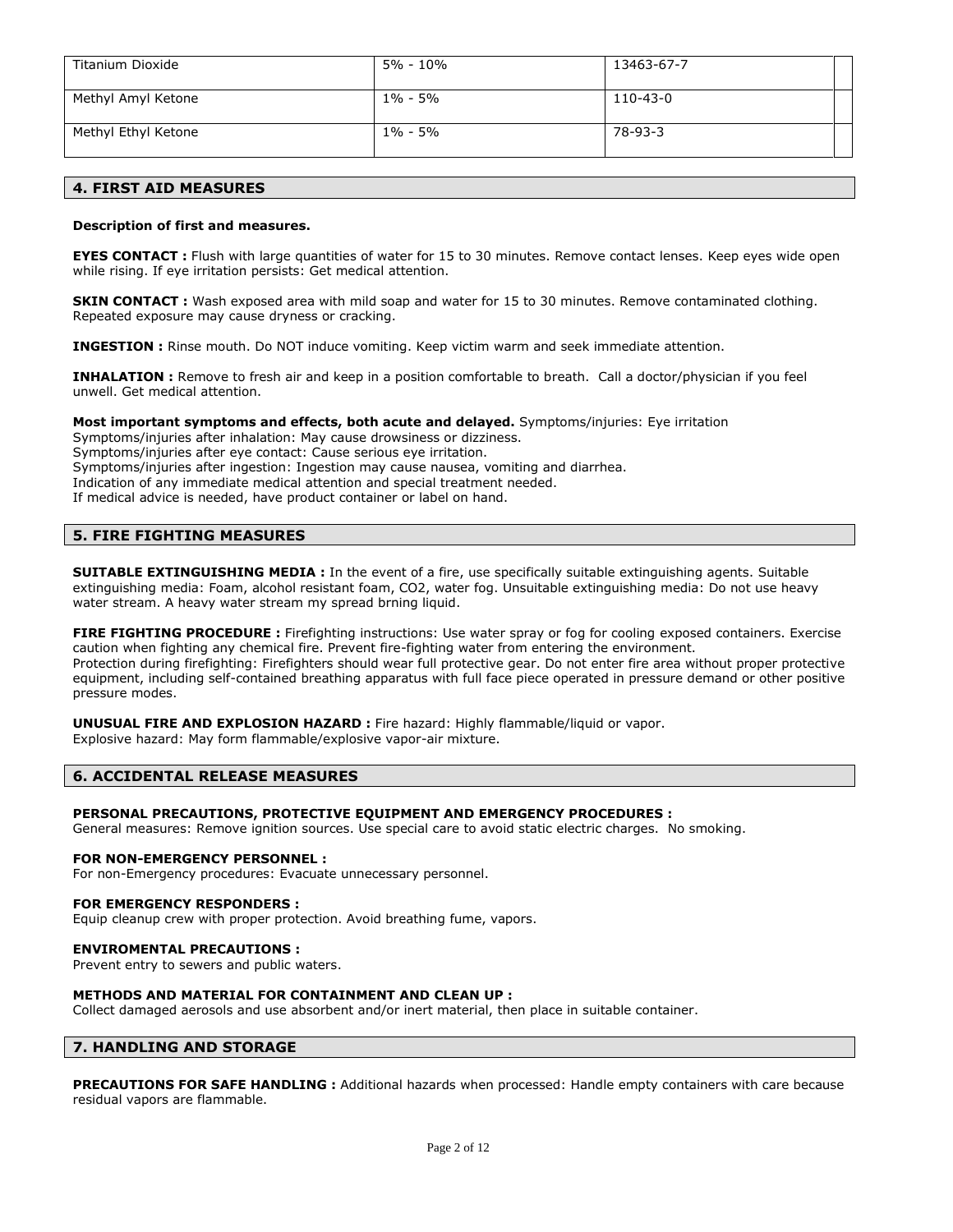Precautions for safe handling: Wash hands and other exposed areas with mild soap and water before eating, drinking or smoking and when you are leaving work. Provide good ventilation in process area to prevent formation of vapor. No smoking. Use only non-sparking tools. Use outdoors or in a well ventilated area. Avoid breathing fume, vapors. Hygiene measures: Wash Skin thoroughly after handling.

**CONDITIONS FOR SAFE STORAGE, INCLUDING INCOMPATIBILITIES :** Storage conditions: Store in a dry, cool and well-ventilated place away from: Heat sources. Direct sunlight.

Incompatible products: Strong bases. Strong acids.

Incompatible materials: Source of ignition. Direct sunlight. Heat Sources.

# **8. EXPOSURE CONTROLS\PERSONAL PROTECTION**

| Time Weighted Average (TWA): (CAD<br>$4 \text{ mg/m}$<br>Time Weighted Average (TWA)<br>AB OEL) Total dust.<br>Time Weighted Average (TWA): (CAD<br>Time Weighted Average (TWA)<br>5 mg/m $3$<br>AB OEL) Total dust.<br>Time Weighted Average (TWA): (CAD<br>Time Weighted Average (TWA)<br>$1.5$ mg/m3<br>AB OEL) Respirable dust.<br>Time Weighted Average (TWA): (CAD<br>$2$ mg/m $3$<br>Time Weighted Average (TWA)<br>AB OEL) Respirable dust.<br>Carbon Black(1333-86-4)<br><b>USA ACGIH</b><br>ACGIH TLV (mg/m3)<br>$3.0$ mg/m $3$<br><b>USA OSHA</b><br>OSHA PEL (mg/m3)<br>$3.5 \text{ mg/m}$<br>Crystalline Silica(14808-60-7)<br><b>USA ACGIH</b><br>ACGIH (TLV) TWA<br>$.025$ mg/m3<br>Methyl Amyl Ketone(110-43-0)<br>USA ACGIH<br><b>ACGIH TLV TWA</b><br>50 ppm<br>$100$ ppm, 465 mg/m3<br><b>USA OSHA</b><br>OSHA PEL (Table Z-1)<br>Methyl Ethyl Ketone(78-93-3)<br><b>USA ACGIH</b><br>ACGIH STEL (ppm)<br>300 ppm<br><b>USA ACGIH</b><br>ACGIH TWA (ppm)<br>200 ppm<br><b>USA OSHA</b><br>OSHA PEL (STEL) (ppm)<br>$100$ ppm<br><b>USA OSHA</b><br>OSHA PEL TWA (mg/m3)<br>$410$ mg/m3<br>n-Butyl Acetate (123-86-4)<br><b>USA ACGIH</b><br><b>ACGIH STEL</b><br>$200$ ppm<br>150 ppm<br><b>ACGIH TWA</b><br><b>USA ACGIH</b><br>150 ppm, 710 mg/m3<br><b>USA OSHA</b><br>OSHA PEL (Table Z-1)<br>TALC(14807-96-6)<br><b>USA ACGIH</b><br>ACGIH (TLV) TWA<br>$2 \text{ mg/m}$<br>NIOSH (REL) TWA<br>$2 \text{ mg/m}$<br><b>USA NIOSH</b><br>20 Millon particles per cubic foof<br><b>USA OSHA</b><br>OSHA (Table Z-3) Mineral Dusts TWA<br>Titanium Dioxide(13463-67-7)<br><b>OSHA TWA</b><br>PEL (Permissible Exposure Limit)<br>$15 \text{ mg/m}$<br><b>TLV</b><br><b>ACGIH TWA</b><br>$10 \text{ mg/m}$ | Amorphous Fumed Silica(112945-52-5) |  |  |  |
|-------------------------------------------------------------------------------------------------------------------------------------------------------------------------------------------------------------------------------------------------------------------------------------------------------------------------------------------------------------------------------------------------------------------------------------------------------------------------------------------------------------------------------------------------------------------------------------------------------------------------------------------------------------------------------------------------------------------------------------------------------------------------------------------------------------------------------------------------------------------------------------------------------------------------------------------------------------------------------------------------------------------------------------------------------------------------------------------------------------------------------------------------------------------------------------------------------------------------------------------------------------------------------------------------------------------------------------------------------------------------------------------------------------------------------------------------------------------------------------------------------------------------------------------------------------------------------------------------------------------------------------------------------------------------------------------------------------------------------|-------------------------------------|--|--|--|
|                                                                                                                                                                                                                                                                                                                                                                                                                                                                                                                                                                                                                                                                                                                                                                                                                                                                                                                                                                                                                                                                                                                                                                                                                                                                                                                                                                                                                                                                                                                                                                                                                                                                                                                               |                                     |  |  |  |
|                                                                                                                                                                                                                                                                                                                                                                                                                                                                                                                                                                                                                                                                                                                                                                                                                                                                                                                                                                                                                                                                                                                                                                                                                                                                                                                                                                                                                                                                                                                                                                                                                                                                                                                               |                                     |  |  |  |
|                                                                                                                                                                                                                                                                                                                                                                                                                                                                                                                                                                                                                                                                                                                                                                                                                                                                                                                                                                                                                                                                                                                                                                                                                                                                                                                                                                                                                                                                                                                                                                                                                                                                                                                               |                                     |  |  |  |
|                                                                                                                                                                                                                                                                                                                                                                                                                                                                                                                                                                                                                                                                                                                                                                                                                                                                                                                                                                                                                                                                                                                                                                                                                                                                                                                                                                                                                                                                                                                                                                                                                                                                                                                               |                                     |  |  |  |
|                                                                                                                                                                                                                                                                                                                                                                                                                                                                                                                                                                                                                                                                                                                                                                                                                                                                                                                                                                                                                                                                                                                                                                                                                                                                                                                                                                                                                                                                                                                                                                                                                                                                                                                               |                                     |  |  |  |
|                                                                                                                                                                                                                                                                                                                                                                                                                                                                                                                                                                                                                                                                                                                                                                                                                                                                                                                                                                                                                                                                                                                                                                                                                                                                                                                                                                                                                                                                                                                                                                                                                                                                                                                               |                                     |  |  |  |
|                                                                                                                                                                                                                                                                                                                                                                                                                                                                                                                                                                                                                                                                                                                                                                                                                                                                                                                                                                                                                                                                                                                                                                                                                                                                                                                                                                                                                                                                                                                                                                                                                                                                                                                               |                                     |  |  |  |
|                                                                                                                                                                                                                                                                                                                                                                                                                                                                                                                                                                                                                                                                                                                                                                                                                                                                                                                                                                                                                                                                                                                                                                                                                                                                                                                                                                                                                                                                                                                                                                                                                                                                                                                               |                                     |  |  |  |
|                                                                                                                                                                                                                                                                                                                                                                                                                                                                                                                                                                                                                                                                                                                                                                                                                                                                                                                                                                                                                                                                                                                                                                                                                                                                                                                                                                                                                                                                                                                                                                                                                                                                                                                               |                                     |  |  |  |
|                                                                                                                                                                                                                                                                                                                                                                                                                                                                                                                                                                                                                                                                                                                                                                                                                                                                                                                                                                                                                                                                                                                                                                                                                                                                                                                                                                                                                                                                                                                                                                                                                                                                                                                               |                                     |  |  |  |
|                                                                                                                                                                                                                                                                                                                                                                                                                                                                                                                                                                                                                                                                                                                                                                                                                                                                                                                                                                                                                                                                                                                                                                                                                                                                                                                                                                                                                                                                                                                                                                                                                                                                                                                               |                                     |  |  |  |
|                                                                                                                                                                                                                                                                                                                                                                                                                                                                                                                                                                                                                                                                                                                                                                                                                                                                                                                                                                                                                                                                                                                                                                                                                                                                                                                                                                                                                                                                                                                                                                                                                                                                                                                               |                                     |  |  |  |
|                                                                                                                                                                                                                                                                                                                                                                                                                                                                                                                                                                                                                                                                                                                                                                                                                                                                                                                                                                                                                                                                                                                                                                                                                                                                                                                                                                                                                                                                                                                                                                                                                                                                                                                               |                                     |  |  |  |
|                                                                                                                                                                                                                                                                                                                                                                                                                                                                                                                                                                                                                                                                                                                                                                                                                                                                                                                                                                                                                                                                                                                                                                                                                                                                                                                                                                                                                                                                                                                                                                                                                                                                                                                               |                                     |  |  |  |
|                                                                                                                                                                                                                                                                                                                                                                                                                                                                                                                                                                                                                                                                                                                                                                                                                                                                                                                                                                                                                                                                                                                                                                                                                                                                                                                                                                                                                                                                                                                                                                                                                                                                                                                               |                                     |  |  |  |
|                                                                                                                                                                                                                                                                                                                                                                                                                                                                                                                                                                                                                                                                                                                                                                                                                                                                                                                                                                                                                                                                                                                                                                                                                                                                                                                                                                                                                                                                                                                                                                                                                                                                                                                               |                                     |  |  |  |
|                                                                                                                                                                                                                                                                                                                                                                                                                                                                                                                                                                                                                                                                                                                                                                                                                                                                                                                                                                                                                                                                                                                                                                                                                                                                                                                                                                                                                                                                                                                                                                                                                                                                                                                               |                                     |  |  |  |
|                                                                                                                                                                                                                                                                                                                                                                                                                                                                                                                                                                                                                                                                                                                                                                                                                                                                                                                                                                                                                                                                                                                                                                                                                                                                                                                                                                                                                                                                                                                                                                                                                                                                                                                               |                                     |  |  |  |
|                                                                                                                                                                                                                                                                                                                                                                                                                                                                                                                                                                                                                                                                                                                                                                                                                                                                                                                                                                                                                                                                                                                                                                                                                                                                                                                                                                                                                                                                                                                                                                                                                                                                                                                               |                                     |  |  |  |
|                                                                                                                                                                                                                                                                                                                                                                                                                                                                                                                                                                                                                                                                                                                                                                                                                                                                                                                                                                                                                                                                                                                                                                                                                                                                                                                                                                                                                                                                                                                                                                                                                                                                                                                               |                                     |  |  |  |
|                                                                                                                                                                                                                                                                                                                                                                                                                                                                                                                                                                                                                                                                                                                                                                                                                                                                                                                                                                                                                                                                                                                                                                                                                                                                                                                                                                                                                                                                                                                                                                                                                                                                                                                               |                                     |  |  |  |
|                                                                                                                                                                                                                                                                                                                                                                                                                                                                                                                                                                                                                                                                                                                                                                                                                                                                                                                                                                                                                                                                                                                                                                                                                                                                                                                                                                                                                                                                                                                                                                                                                                                                                                                               |                                     |  |  |  |
|                                                                                                                                                                                                                                                                                                                                                                                                                                                                                                                                                                                                                                                                                                                                                                                                                                                                                                                                                                                                                                                                                                                                                                                                                                                                                                                                                                                                                                                                                                                                                                                                                                                                                                                               |                                     |  |  |  |
|                                                                                                                                                                                                                                                                                                                                                                                                                                                                                                                                                                                                                                                                                                                                                                                                                                                                                                                                                                                                                                                                                                                                                                                                                                                                                                                                                                                                                                                                                                                                                                                                                                                                                                                               |                                     |  |  |  |
|                                                                                                                                                                                                                                                                                                                                                                                                                                                                                                                                                                                                                                                                                                                                                                                                                                                                                                                                                                                                                                                                                                                                                                                                                                                                                                                                                                                                                                                                                                                                                                                                                                                                                                                               |                                     |  |  |  |
|                                                                                                                                                                                                                                                                                                                                                                                                                                                                                                                                                                                                                                                                                                                                                                                                                                                                                                                                                                                                                                                                                                                                                                                                                                                                                                                                                                                                                                                                                                                                                                                                                                                                                                                               |                                     |  |  |  |
|                                                                                                                                                                                                                                                                                                                                                                                                                                                                                                                                                                                                                                                                                                                                                                                                                                                                                                                                                                                                                                                                                                                                                                                                                                                                                                                                                                                                                                                                                                                                                                                                                                                                                                                               |                                     |  |  |  |
|                                                                                                                                                                                                                                                                                                                                                                                                                                                                                                                                                                                                                                                                                                                                                                                                                                                                                                                                                                                                                                                                                                                                                                                                                                                                                                                                                                                                                                                                                                                                                                                                                                                                                                                               |                                     |  |  |  |
|                                                                                                                                                                                                                                                                                                                                                                                                                                                                                                                                                                                                                                                                                                                                                                                                                                                                                                                                                                                                                                                                                                                                                                                                                                                                                                                                                                                                                                                                                                                                                                                                                                                                                                                               |                                     |  |  |  |
|                                                                                                                                                                                                                                                                                                                                                                                                                                                                                                                                                                                                                                                                                                                                                                                                                                                                                                                                                                                                                                                                                                                                                                                                                                                                                                                                                                                                                                                                                                                                                                                                                                                                                                                               |                                     |  |  |  |
|                                                                                                                                                                                                                                                                                                                                                                                                                                                                                                                                                                                                                                                                                                                                                                                                                                                                                                                                                                                                                                                                                                                                                                                                                                                                                                                                                                                                                                                                                                                                                                                                                                                                                                                               |                                     |  |  |  |
|                                                                                                                                                                                                                                                                                                                                                                                                                                                                                                                                                                                                                                                                                                                                                                                                                                                                                                                                                                                                                                                                                                                                                                                                                                                                                                                                                                                                                                                                                                                                                                                                                                                                                                                               |                                     |  |  |  |

### **PERSONAL PROTECTIVE EQUIPMENT**

**RESPIRATORY PROTECTION :** If TLV of the product or any component is exceeded, a NIOSH approved dust respirator is advised in absence of environmental control. OSHA Regulations also permit other NIOSH dust respirators under specified conditions. (See your Safety Equipment Supplier) Engineering or administrative controls should be implemented to reduce exposure.

**HAND PROTECTION REMARKS :** The suitability for a specific workplace should be discussed with the producers of the protective gloves.

**EYES PROTECTION :** Eye wash bottle with pure water. Tightly fitting safety goggles. Where face-shield and protective suit for abnormal processing problems.

**SKIN AND BODY PROTECTION :** Wear impervious clothing. Choose body protection according to the amount and concentration of the dangerous substance at the work place.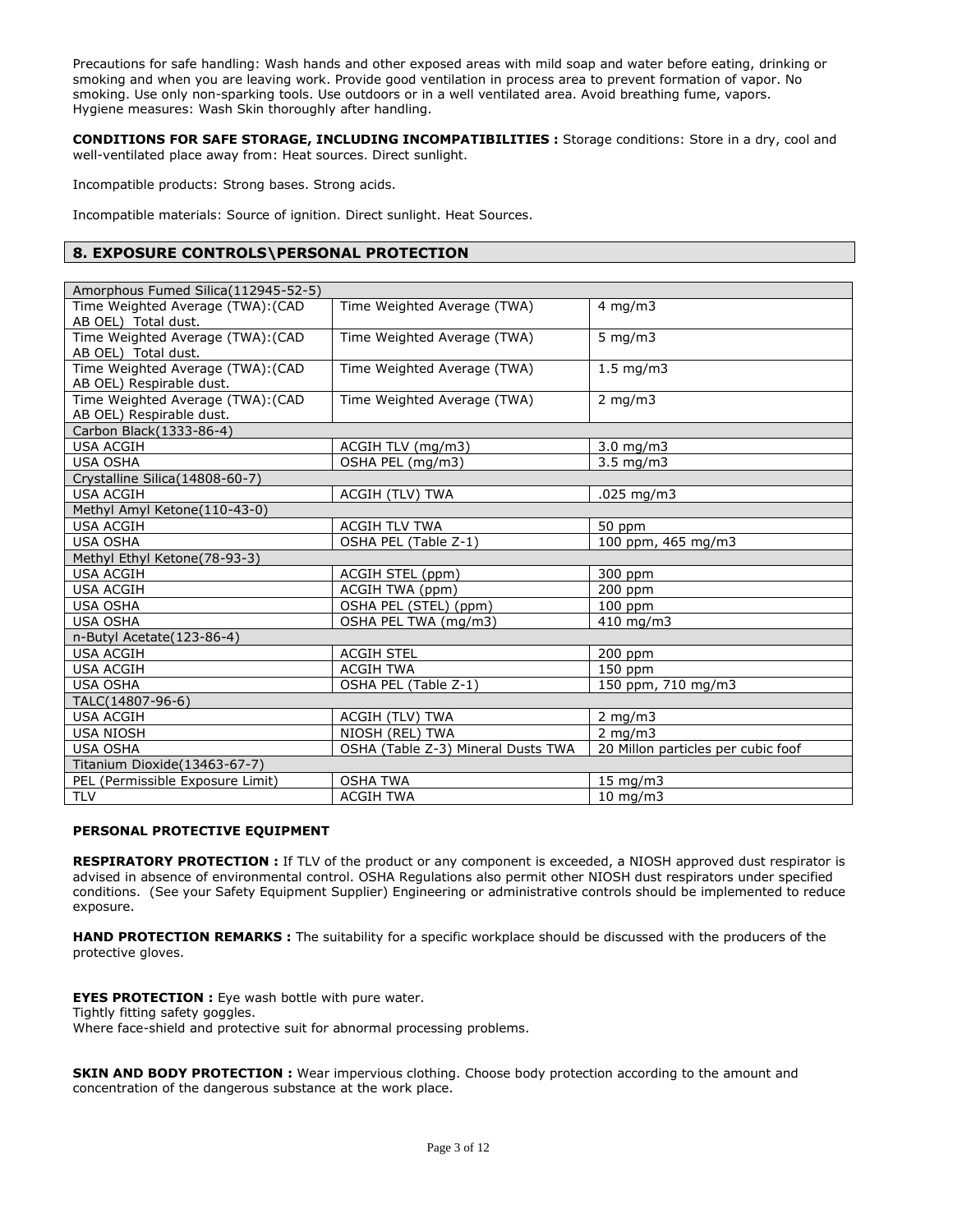**WORK HYGIENIC PRACTICES:** When using do not eat or drink. When using do not smoke. Wash hands before breaks and at the end of workday.

# **9. PHYSICAL AND CHEMICAL PROPERTIES**

| <b>Physical state</b>            | ÷ | Liguid                                        |
|----------------------------------|---|-----------------------------------------------|
| Color                            | ÷ | Various colors depending on the pigmentation. |
| Odor                             | ÷ | Chartistic. Sweet. Mint like.                 |
| <b>Odor threshold</b>            |   | No data available.                            |
| Ph                               |   | N/A - See Technical Data Sheet                |
| <b>Evaporation rate</b>          |   | Slower Than Ether                             |
| <b>Melting point</b>             |   | $-94.7 C (-138.46 F)$                         |
| <b>Freezing point</b>            |   | No data available.                            |
| <b>Boiling point</b>             |   | 175.0 deg F TO 305.0 deg F                    |
| <b>Flash point</b>               |   | $24.00$ deg F deg F                           |
| <b>Lower explosion limit</b>     |   | 1.1                                           |
| <b>Upper explosion limit</b>     |   | 11.0                                          |
| Vapour pressure                  |   | 185 mm Hg                                     |
| Vapour density                   |   | Heavier than air                              |
| <b>Relative density</b>          |   | No data available.                            |
| <b>Density</b>                   |   | 14.4114                                       |
| <b>Solubility</b>                |   | No data available.                            |
| <b>Partion coefficient: n-</b>   | ÷ | No data available.                            |
| octanol/water                    |   |                                               |
| <b>Autoignition temperature</b>  | ÷ | No data available.                            |
| <b>Decomposition temperature</b> |   | No data available.                            |

# **10. STABILITY AND REACTIVITY**

REACTIVITY : No dangerous reaction known under conditions of normal use.

**CHEMICAL STABILITY :** Stable under normal conditions.

**CONDITIONS TO AVOID :** Heat, flames and sparks. Extremely high temperatures and direct sunlight.

**INCOMPATIBLE MATERIALS :** Avoid contact with strong oxidizing agents.

**HAZARDOUS DECOMPOSITION PRODUCTS:** Carbon dioxide (CO2), carbon monoxide (CO), oxides of nitrogen (NOx), dense black smoke.

# **11. TOXICOLOGICAL INFORMATION**

| Amorphous Fumed Silica (112945-52-5) |                                                                                                   |  |
|--------------------------------------|---------------------------------------------------------------------------------------------------|--|
| Carcinogenicity                      | No evidence that cancer may be caused.                                                            |  |
| Eye irritation                       | Rabbit not irritating Method: analogy OECD-method                                                 |  |
| Genotoxicity in vitro                | Silicon dioxide, chemically prepared 112945-52-5 no evidence of mutagenic effects.                |  |
| Genotoxicity in vivo                 | Silicon dioxide, chemically prepared 112945-52-5 no evidence of mutagenic effects.                |  |
| Human experience                     | Silicosis or other product specific illnesses of the respiratory tract were not observed in       |  |
|                                      | association with the product.                                                                     |  |
| LCO Rat                              | 0.139 mg/l / 4 h Method: analogy OECD-method (maximum concentration attainable in                 |  |
|                                      | experiments) No deaths occurred.                                                                  |  |
| LC50 Rat                             | > 5000 mg/kg Method: OECD Test Guideline 401 comparable product.                                  |  |
| LD50 Rabbit                          | > 5000 mg/kg comparable product.                                                                  |  |
| LD50 Rat                             | > 3300 mg/kg No deaths occurred.                                                                  |  |
| Mutagenicity                         | No evidence of mutagenic effects.                                                                 |  |
| assessment                           |                                                                                                   |  |
| Repeated dose toxicity               | Silicon dioxide, chemically prepared 112945-52-5 Oral no evidence for hazardous properties        |  |
|                                      | literature Silicon dioxide, chemically prepared 112945-52-5 Inhalative No irreversible changes    |  |
|                                      | and no indication of silicosis,.                                                                  |  |
| Sensitization                        | Not known.                                                                                        |  |
| Skin irritation                      | Rabbit not irritating Method: analogy OECD-method.                                                |  |
| Toxicity to reproduction             | No evidence of reproduction toxic properties.                                                     |  |
| Amorphous Silica (7631-86-9)         |                                                                                                   |  |
| Additional toxicological             | The product is not subject to classification according to internally approved calculation methods |  |
| information                          | for preparations: When used and handled according to specifications, the product does not         |  |
|                                      | have any harmful effects according to our experience and information provided to us.              |  |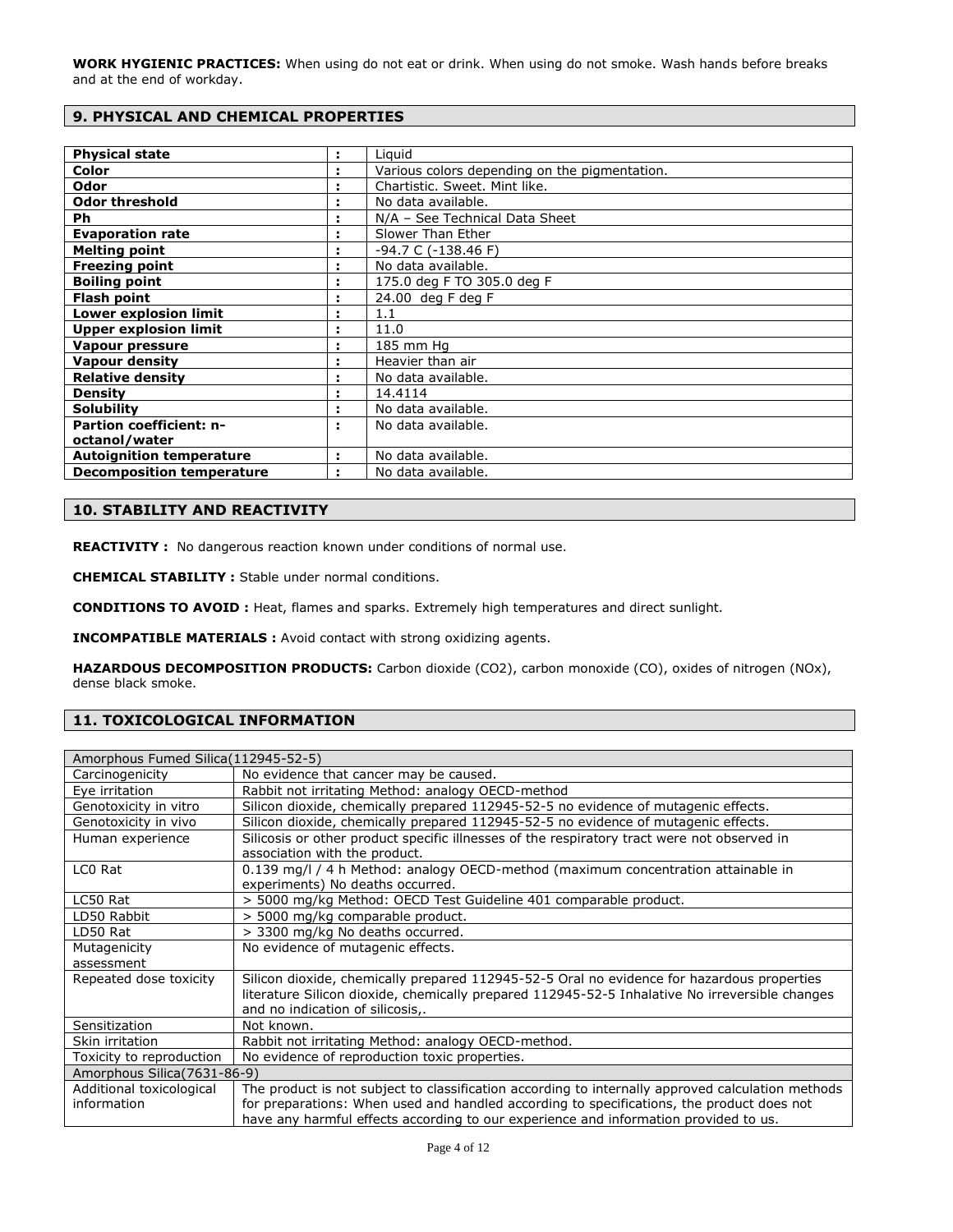| Irritant of skin                      | Not irritating (rabbit) (OCED 404)                                                                                                                                                              |
|---------------------------------------|-------------------------------------------------------------------------------------------------------------------------------------------------------------------------------------------------|
| Irritatant of eyes                    | Not irritating (rabbit) (OCED 405)                                                                                                                                                              |
| LC0 - Inhalative                      | >140->2000 mg/m3 / 4 h (Rat) (OCED 403)                                                                                                                                                         |
| LD50 - Dermal - Rabbit                | >5000 mg/kg (Rabbit)                                                                                                                                                                            |
| LD50 - Oral - Rat                     | >5000 mg/kg (Rat) (OECD 401)                                                                                                                                                                    |
| Other information - Oral              | $\Rightarrow$ 1340 mg/kg/day                                                                                                                                                                    |
| Sensitization                         | Not sensitizating (guinea pig) (OCED 406)                                                                                                                                                       |
| Carbon Black (1333-86-4)              |                                                                                                                                                                                                 |
| ACGIH                                 | ACGIH The American Conference of Governmental Industrial Hygienists classifies carbon black<br>as A4, Not Classifiable as a Human Carcinogen.                                                   |
| Carcinogenicity                       | GHS- Not a hazardous substance or preparation according to the Global Harmonized System                                                                                                         |
| Classification                        | (GHS).                                                                                                                                                                                          |
| Human Epidemiology                    | Results of epidemiological studies of carbon black production workers suggest that cumulative                                                                                                   |
|                                       | exposure to carbon black may result in small decrements in lung function, as measured by                                                                                                        |
|                                       | FEV1. A recent U.S. respiratory morbidity study suggested a 27 mL decline in FEV1 from a 1                                                                                                      |
|                                       | mg/m3 (inhalable fraction) exposure over a 40-year period. An older European investigation                                                                                                      |
|                                       | suggested an exposure to 1 mg/m3 (inhalable fraction) of carbon black over a 40-year<br>working-lifetime will result in a 48 mL decline in FEV1. In contrast, normal age related decline        |
|                                       | over a similar period of time would be approximately 1200 ml. The relationship between                                                                                                          |
|                                       | symptoms and exposure to carbon black is less clear. In the U.S. study, 9% of the highest                                                                                                       |
|                                       | exposure group (in contrast to 5% of the unexposed group) reported symptoms consistent with                                                                                                     |
|                                       | chronic bronchitis. In the European study, methodological limitations in the administration of                                                                                                  |
|                                       | the questionnaire limit the drawing of definitive conclusions about symptoms.                                                                                                                   |
| Human Epidemiology -                  | Since this IARC evaluation of carbon black, Sorahan and Harrington 16) re-analyzed the UK                                                                                                       |
| cont                                  | study data using an alternative exposure hypothesis and found a positive association with                                                                                                       |
|                                       | carbon black exposure in two of the five plants. The same exposure hypothesis was applied by                                                                                                    |
|                                       | Morfeld and McCunney 17-18) to the German cohort; in contrast, they found no association<br>between carbon black exposure and lung cancer risk and, thus, no support for the alternative        |
|                                       | exposure hypothesis used by Sorahan and Harrington 16).                                                                                                                                         |
| Human Epidemiology -                  | Morfeld and McCunney 19) applied a Bayesian approach to unravel the role of uncontrolled                                                                                                        |
| cont.                                 | confounders and identified smoking and prior exposure to occupational carcinogens received                                                                                                      |
|                                       | before being hired in the carbon black industry as main causes of the observed lung cancer                                                                                                      |
|                                       | excess risk. Overall, as a result of these detailed investigations, no causative link between                                                                                                   |
|                                       | carbon black exposure and cancer risk in humans has been demonstrated. This view is                                                                                                             |
|                                       | consistent with the IARC evaluation in 2006. Several epidemiological and clinical studies of<br>workers in the carbon black production industries show no evidence of clinically significant    |
|                                       | adverse health effects due to occupational exposure to carbon black. No dose response                                                                                                           |
|                                       | relationship was observed in workers exposed to carbon black.                                                                                                                                   |
| Human Epidemiology -                  | This study, however, indicated a link between carbon black and small opacities on chest films,                                                                                                  |
| cont.                                 | with negligible effects on lung function. A study on carbon black production workers in the UK                                                                                                  |
|                                       | 10) found an increased risk of lung cancer in two of the five plants studied; however, the                                                                                                      |
|                                       | increase was not related to the dose of carbon black. Thus, the authors did not consider the                                                                                                    |
|                                       | increased risk in lung cancer to be due to carbon black exposure. A German study of carbon<br>black workers at one plant 11-14) found a similar increase in lung cancer risk but, like the 2001 |
|                                       | UK study 10), found no association with carbon black exposure. In contrast, a large US study                                                                                                    |
|                                       | 15) of 18 plants showed a reduction in lung cancer risk in carbon black production workers.                                                                                                     |
|                                       | Based upon these studies, the February 2006 Working Group at IARC concluded that the                                                                                                            |
|                                       | human evidence for carcinogenicity was inadequate 1) .I                                                                                                                                         |
| <b>IARC</b>                           | IARC In 1995 IARC concluded, "There is inadequate evidence in humans for the carcinogenicity                                                                                                    |
|                                       | of carbon black." Based on rat inhalation studies IARC concluded that there is, "sufficient                                                                                                     |
|                                       | evidence in experimental animals for the carcinogenicity of carbon black," IARC's overall                                                                                                       |
|                                       | evaluation was that, "Carbon black is possibly carcinogenic to humans (Group 2B)". This<br>conclusion was based on IARC's guidelines, which require such a classification if one species        |
|                                       | exhibits carcinogenicity in two or more studies. IARC performed another review in 2006, and                                                                                                     |
|                                       | again classified carbon black as possibly carcinogenic to humans (Group 2B). In its 1987 review                                                                                                 |
|                                       | IARC concluded, "There is sufficient evidence in experimental animals for the carcinogenicity of                                                                                                |
|                                       | carbon black extracts." Carbon black extracts are classified as, possibly carcinogenic to humans                                                                                                |
|                                       | (Group 2B).                                                                                                                                                                                     |
| $LD50$ (Rat)<br>Mutagenic Effects and | >8000 mg/kg<br>In an experimental investigation, mutational changes in the hprt gene were reported in alveolar                                                                                  |
| Germ Cell Mutagenicity                | epithelial cells in the rat following inhalation exposure to carbon black. This observation is                                                                                                  |
|                                       | believed to be rat specific and a consequence of "lung overload" which led to chronic                                                                                                           |
|                                       | inflammation and release of genotoxic oxygen species. This mechanism is considered to be a                                                                                                      |
|                                       | secondary genotoxic effect and thus, carbon black itself would not be considered to be                                                                                                          |
|                                       | mutagenic. Carbon black is not suitable to be tested in bacterial (Ames test) and other in vitro                                                                                                |
|                                       | systems because of its insolubility in aqueous solutions. When tested, however, results for                                                                                                     |
|                                       | carbon black showed no mutagenic effects. Organic solvent extracts of carbon black can,                                                                                                         |
|                                       | however, contain traces of polycyclic aromatic hydrocarbons (PAHs). A study to examine the<br>bioavailability of these PAHs showed that PAHs are very tightly bound to carbon black and not     |
|                                       | bioavailable.                                                                                                                                                                                   |
|                                       |                                                                                                                                                                                                 |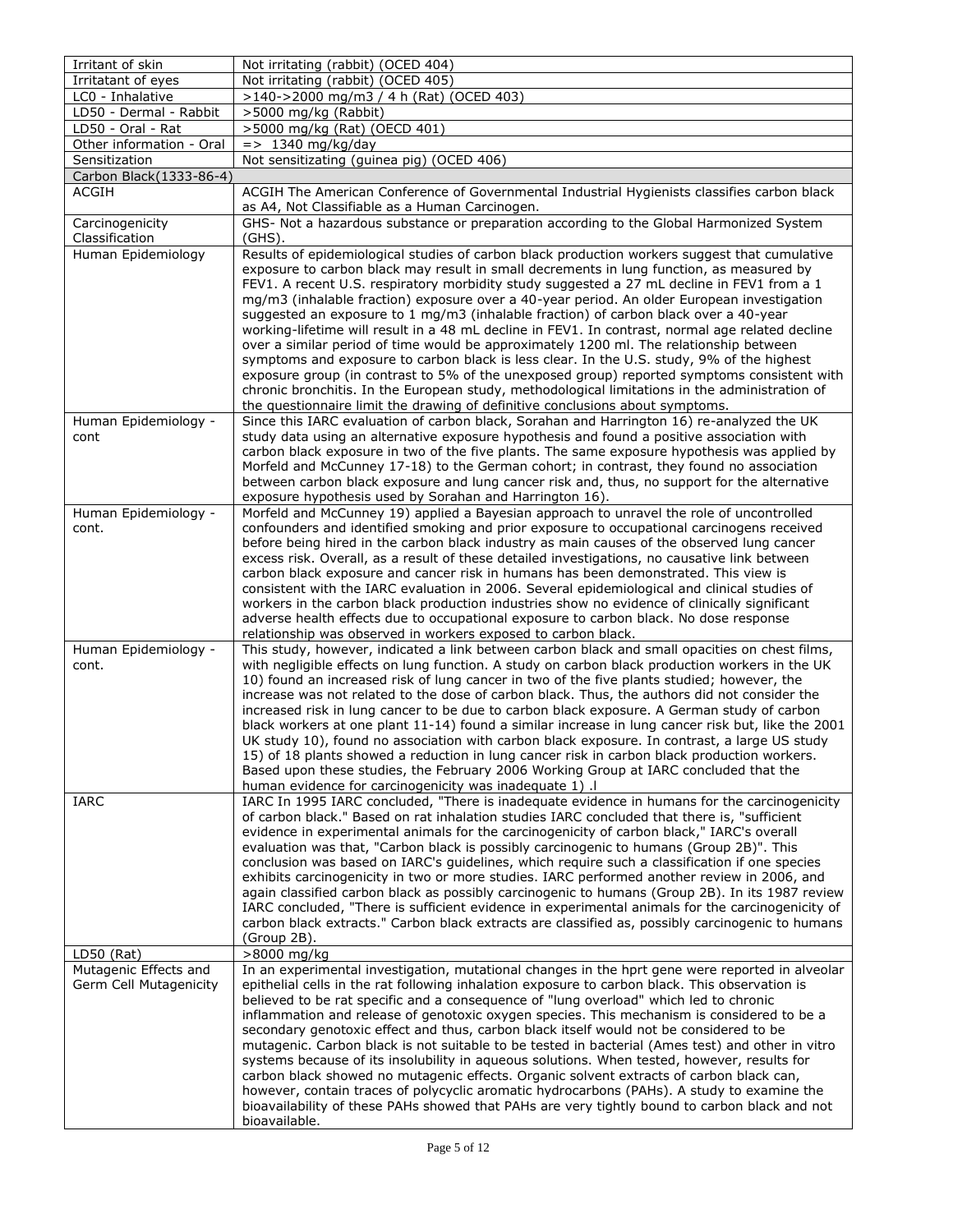| <b>NIOSH</b>                   | NIOSH The U.S. National Institute of Occupational Safety and Health (NIOSH) 1978 criteria                                                                                                         |
|--------------------------------|---------------------------------------------------------------------------------------------------------------------------------------------------------------------------------------------------|
|                                | document on carbon black recommends that only carbon blacks with PAH contaminant levels                                                                                                           |
|                                | greater than 0.1% require the measurement of PAHs in air. As some PAHs are possible human                                                                                                         |
|                                | carcinogens, NIOSH recommends an exposure limit of 0.1 mg/m3 for PAHs in air, measured as                                                                                                         |
|                                | the cyclohexane-extractable fraction.                                                                                                                                                             |
| <b>NTP</b>                     | NTP Carbon black is not designated a carcinogen by the U.S. National Toxicology Program                                                                                                           |
|                                | (NTP), the U.S. Occupational Safety and Health Administration (OSHA) or the European Union                                                                                                        |
|                                | (EU).                                                                                                                                                                                             |
| Reproductive and               | No experimental studies on effects of carbon black on fertility and reproduction have been                                                                                                        |
| Teratogenic Effects            | located. However, based on toxicokinetic data, carbon black is deposited in the lungs and based                                                                                                   |
|                                | on its specific physicochemical properties (insolubility, low absorption potential), it is not likely                                                                                             |
|                                | to distribute in the body to reach reproductive organs, embryo and/or foetus under in vivo                                                                                                        |
|                                | conditions. Therefore, no adverse effects of carbon black to fertility/reproduction or to foetal                                                                                                  |
|                                | development are expected. No effects have been reported in long-term animal studies.                                                                                                              |
| Sensitization                  | No animal data is available. No cases in humans have been reported.                                                                                                                               |
| STOT-repeated                  | Therefore, no STOT, Repeated exposure classification is made.                                                                                                                                     |
| exposure                       |                                                                                                                                                                                                   |
| STOT- single exposure          | Inhalation studies with the rat showed lung effects (see Section 11.2 and 11.3), these effects                                                                                                    |
|                                | are believed to be the effects of "lung overload" 1 and these effects are believed to be specific                                                                                                 |
|                                | to the species. In addition, the European CLP Regulation states that no classification is                                                                                                         |
|                                | necessary if the mechanism is not relevant to humans. 4) Also, the CLP Guidance on                                                                                                                |
|                                | classification and labeling states that the "lung overload" mechanism is not relevant to humans.                                                                                                  |
|                                | 4) Therefore, no STOT, Repeated Exposure classification is made                                                                                                                                   |
| Crystalline Silica(14808-60-7) |                                                                                                                                                                                                   |
| Acute toxicity - Dermal        | No data available.                                                                                                                                                                                |
| Acute toxicity -               | No data available.                                                                                                                                                                                |
| Inhalation                     |                                                                                                                                                                                                   |
| <b>Additional Information</b>  | RTECS: VV7330000 Prolonged inhalation of crystalline silica may result in silicosis, a disabling                                                                                                  |
|                                | pulmonary fibrosis characterized by fibrotic changes and miliary nodules in the lungs, a dry                                                                                                      |
|                                | cough, shortness of breath, emphysema, decreased chest expansion, and increased                                                                                                                   |
|                                | susceptibility to tuberculosis. In advanced stages, loss of appetite, pleuritic pain, and total                                                                                                   |
|                                | incapacity to work. Advanced silicosis may result in death due to cardiac failure or destruction                                                                                                  |
|                                | of lung tissue. Crystalline silica is classified as group 1 "known to be carcinogenic to humans"                                                                                                  |
|                                | by IARC and "sufficient evidence" of carcinogenicity by the NTP., The chronic health risks are                                                                                                    |
|                                | associated with respirable particles of 3-4 um over protracted periods of time. Currently, there<br>is a limited understanding of the mechanisms of quartz toxicity, including its mechanisms for |
|                                | lung carcinogenicity.                                                                                                                                                                             |
| <b>Additional Information</b>  | Additional studies are needed to determine whether the cell transforming activity of quartz is                                                                                                    |
| (cont.)                        | related to its carcinogenic potential. Liver - Irregularities - Based on Human Evidence Liver -                                                                                                   |
|                                | Irregularities - Based on Human Evidence.                                                                                                                                                         |
| Aspiration hazard              | No data available.                                                                                                                                                                                |
| Carcinogenicity                | Limited evidence of carcinogenicity in human studies IARC: 1 - Group 1: Carcinogenic to                                                                                                           |
|                                | humans (Quartz) ACGIH: No component of this product present at levels greater than or equal                                                                                                       |
|                                | to 0.1% is identified as a carcinogen or potential carcinogen by ACGIH. NTP: Known to be                                                                                                          |
|                                | human carcinogen (Quartz) OSHA: No component of this product present at levels greater than                                                                                                       |
|                                | or equal to 0.1% is identified as a carcinogen or potential carcinogen by OSHA.                                                                                                                   |
| Germ Cell mutagenicity         | No data available.                                                                                                                                                                                |
| Reproductive toxicity          | No dada available.                                                                                                                                                                                |
| Respiratory or skin            | No data available.                                                                                                                                                                                |
| sensitization                  |                                                                                                                                                                                                   |
| Serious eye                    | No data available.                                                                                                                                                                                |
| damage/eye irritation          |                                                                                                                                                                                                   |
| Skin corrosion/irritation      | No data available.                                                                                                                                                                                |
| Specific target organ          | Inhalation - May cause damage to organs through prolonged or repeated exposure.                                                                                                                   |
| toxicity - repeated            |                                                                                                                                                                                                   |
| exposure                       |                                                                                                                                                                                                   |
| Specific target organ          | No data available.                                                                                                                                                                                |
| toxicity - single              |                                                                                                                                                                                                   |
| exposure                       |                                                                                                                                                                                                   |
| Methyl Amyl Ketone(110-43-0)   |                                                                                                                                                                                                   |
| Aspiration hazard              | May be harmful if swallowed and enters airways.                                                                                                                                                   |
| Carcinogenicity                | No data available.                                                                                                                                                                                |
| LD50 Dermal - (Rat)            | $>2,000$ mg/kg                                                                                                                                                                                    |
| LD50 Inhalation - (Rat)        | $>16.7$ mg/l (4 h)                                                                                                                                                                                |
| LD-50 Oral - (Rat)             | 1,600 mg/kg                                                                                                                                                                                       |
| Mutagenicity                   | In vitro, No data available. In vivo, No data available.                                                                                                                                          |
| Other adverse effects          | No data available.                                                                                                                                                                                |
| Repeated dose toxicity         | No data available.                                                                                                                                                                                |
| Reproductive toxicity          | No data available.                                                                                                                                                                                |
| Respiratory or skin            | Skin Sensitization: (Mouse) - non-sensitizing.                                                                                                                                                    |
|                                | Page 6 of 12                                                                                                                                                                                      |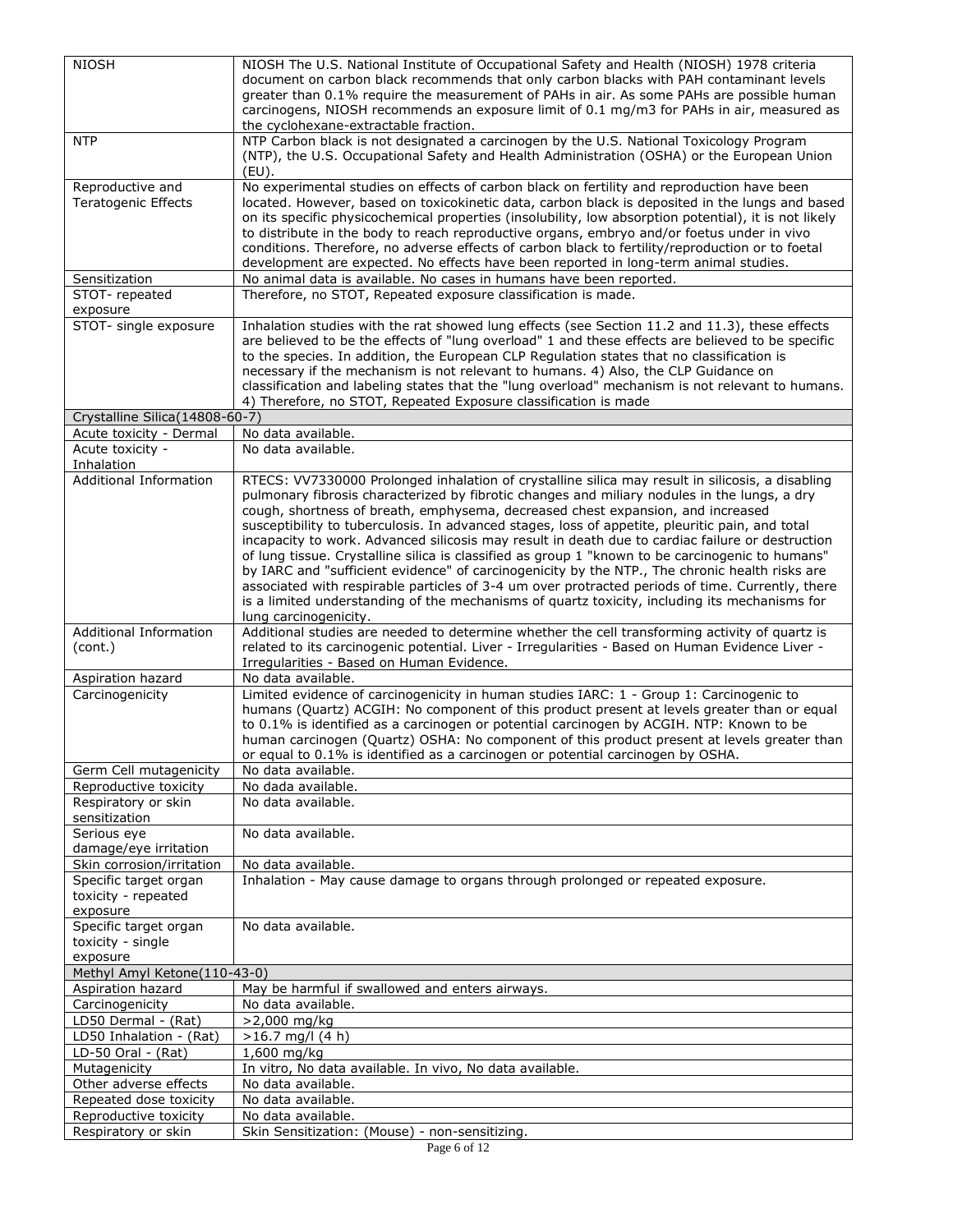| sensitization                 |                                                                                                                           |
|-------------------------------|---------------------------------------------------------------------------------------------------------------------------|
| Serious eye                   | (Rabbit, 24 h): slight.                                                                                                   |
| damage/eye irritation         |                                                                                                                           |
| Skin corrosion/irritation     | (Rabbit, 24 h): moderate.                                                                                                 |
| Specific target organ         | No data available.                                                                                                        |
| toxicity - repeated           |                                                                                                                           |
| exposure                      |                                                                                                                           |
| Specific target organ         | No data available.                                                                                                        |
| toxicity - single             |                                                                                                                           |
| exposure                      |                                                                                                                           |
| Methyl Ethyl Ketone(78-93-3)  |                                                                                                                           |
| Aspiration toxicity           | Product: May be harmful if swallowed and enters airways.                                                                  |
| Carcinogenicity               | Remarks: This information is not available, Carcinogenicity-Assement: Not classified as a                                 |
|                               | human carcinogen.                                                                                                         |
| Further information           | Product Remarks: Symptoms of overexposure may be headache, diaainess, titedness, nausea                                   |
|                               | and vomiting.                                                                                                             |
| Germ cell mutagenicity        | Genotoxicity in vitro: Test Type: Ames test, Metabolic activation: with and without metabolic                             |
|                               | activation, Method OECD Test Guideline 471                                                                                |
| LC50 (mouse) inhalation       | 320 mg/l (4 h exposure)                                                                                                   |
| LC50 (rat) Oral               | 3737 mg/kg                                                                                                                |
| LD50 (rabbit) dermal          |                                                                                                                           |
| Reproductive toxicity         | 6,480 mg/kg                                                                                                               |
|                               | Effects on fetal development, Species: rat female, Application Route: Inhalation, Dose: 400,                              |
|                               | 1000, 3000 ppm,                                                                                                           |
| Respiratory or skin           | Test Type: Buehler Test, Species guinea pig, Method OECD Test Guideline 406, Result: Did not                              |
| sensitsation                  | cause sensitization on laboratory animals.                                                                                |
| Serious eye damage/           | Remarks: Severe skin irritation, Species rabbit, Exposure time 24 h, Result: Irritation to eyes                           |
| eye irritation                |                                                                                                                           |
| Skin corrosion/irritation     | Remarks: Moderate skin irritation, Species rabbit, Exposure time 24 h, Result: Mild skin                                  |
|                               | irritation                                                                                                                |
| STOT - repeated               | Product: No data available, Components: No data available.                                                                |
| exposure                      |                                                                                                                           |
| STOT - single exposure        | Product: Target Organs: Central Nervous system, Components: Exposure routes: Inhalation,                                  |
|                               | Product: Target Organs: Central Nervous system                                                                            |
| n-Butyl Acetate(123-86-4)     |                                                                                                                           |
| Aspiration hazard             | No data available.                                                                                                        |
|                               |                                                                                                                           |
| Carcinogenicity               | No data available.                                                                                                        |
| Inhalation                    | No data available.                                                                                                        |
| LD-50 Dermal - (Rabbit)       | $> 16$ ml/kg                                                                                                              |
|                               |                                                                                                                           |
| LD-50 Oral - (Rat)            | 14,130 mg/kg                                                                                                              |
| Mutagenicity                  | In vitro: No data available. In vivo: No data available.                                                                  |
| Other adverse effects:        | No data available.                                                                                                        |
| Repeated dose toxicity        | No data available.                                                                                                        |
| Reproductive toxicity         | No data available.                                                                                                        |
| Respiratory or skin           | Skin Sensitization:, (Guinea Pig) - non-sensitizing.                                                                      |
| sensitization                 |                                                                                                                           |
| Serious eye                   | (Rabbit, 24 h): none                                                                                                      |
| damage/eye irritation         |                                                                                                                           |
| Skin corrosion/irritation     | (Rabbit, 24 h): none                                                                                                      |
| Specific target organ         | No data available.                                                                                                        |
| toxicity - repeated           |                                                                                                                           |
| exposure                      |                                                                                                                           |
| Specific target organ         | Narcotic effect.                                                                                                          |
| toxicity - single             |                                                                                                                           |
| exposure                      |                                                                                                                           |
| TALC(14807-96-6)              |                                                                                                                           |
| Acute toxicity - Dermal       | No data available.                                                                                                        |
| Acute toxicity -              | No data available.                                                                                                        |
| Inhalation                    |                                                                                                                           |
| <b>Additional Information</b> | RTECS: WW2710000 Prolonged inhalation of crystalline silica may result in silicosis, a disabling                          |
|                               | pulmonary fibrosis characterized by fibrotic changes and miliary nodules in the lungs, a dry                              |
|                               | cough, shortness of breath, emphysema, decreased chest expansion, and increased                                           |
|                               | susceptibility to tuberculosis. In advanced stages, loss of appetite, pleuritic pain, and total                           |
|                               | incapacity to work. Advanced silicosis may result in death due to cardiac failure or destruction                          |
|                               | of lung tissue. Crystalline silica is classified as group 1 "known to be carcinogenic to humans"                          |
|                               | by IARC and "sufficient evidence" of carcinogenicity by the NTP. To the best of our knowledge,                            |
|                               | the chemical, physical, and toxicological properties have not been thoroughly investigated.                               |
|                               | Stomach - Irregularities - Based on Human Evidence Liver - Irregularities - Based on Human                                |
|                               | Evidence Stomach - Irregularities - Based on Human Evidence Liver - Irregularities - Based on<br>Human Evidence (Quartz). |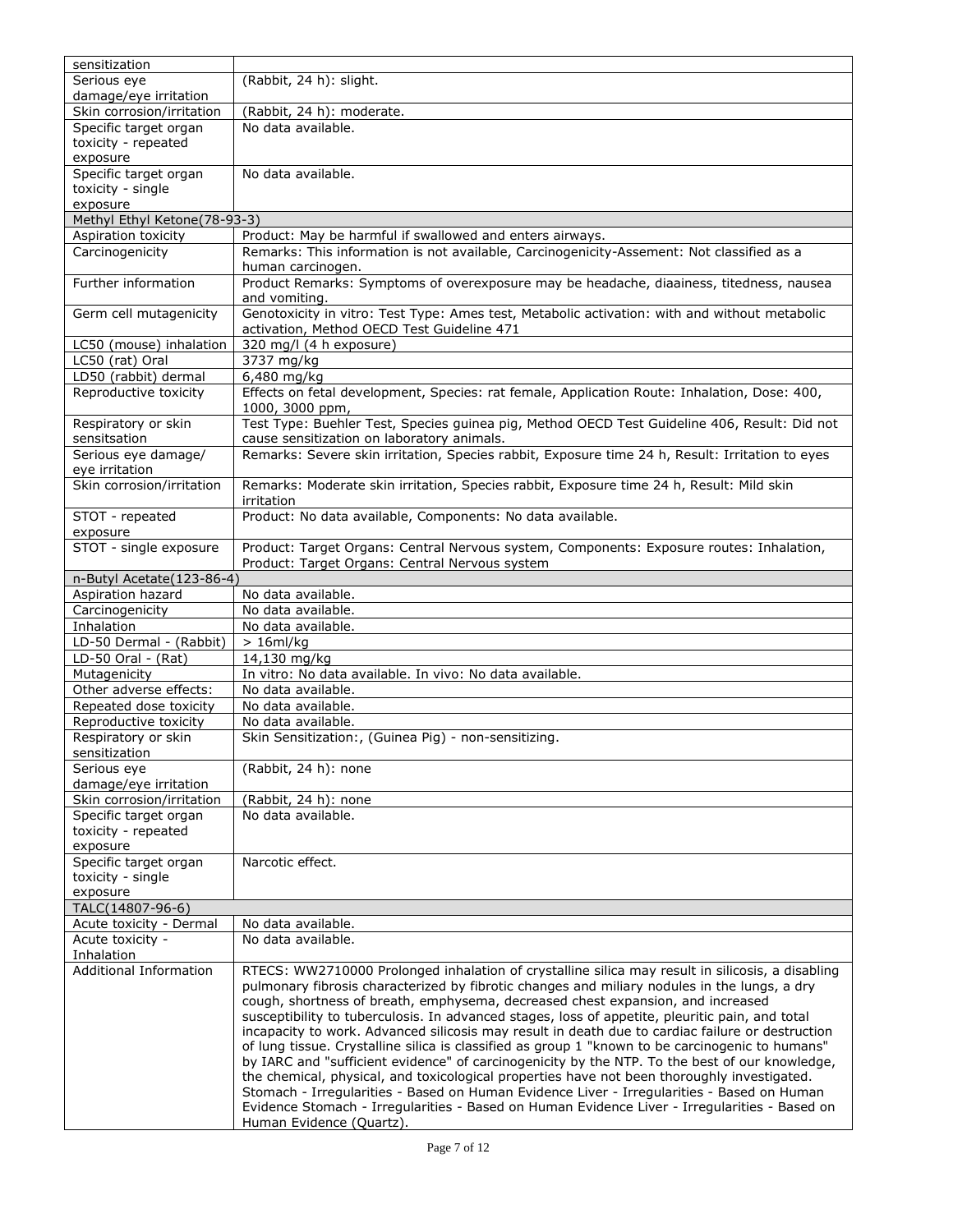| Aspiration hazard                        | No data available.                                                                                                |
|------------------------------------------|-------------------------------------------------------------------------------------------------------------------|
| Carcinogenicity                          | Carcinogenicity - Rat - Inhalation Tumorigenic: Equivocal tumorigenic agent by RTECS criteria.                    |
|                                          | Lungs, Thorax, or Respiration: Tumors. IARC: 1 - Group 1: Carcinogenic to humans (Quartz)                         |
|                                          | IARC: 3 - Group 3: Not classifiable as to its carcinogenicity to humans (Hydrous magnesium                        |
|                                          | silicate) 3 - Group 3: Not classifiable as to its carcinogenicity to humans (Hydrous magnesium                    |
|                                          | silicate) NTP: Known to be human carcinogen (Quartz) OSHA: No component of this product                           |
|                                          | present at levels greater than or equal to 0.1% is identified as a carcinogen or potential<br>carcinogen by OSHA. |
| Germ cell mutagenicity                   | No data available.                                                                                                |
| Reproductive toxicity                    | No data available.                                                                                                |
| Respiratory or skin                      | No data available.                                                                                                |
| sensitization                            |                                                                                                                   |
| Serious eye                              | No data available.                                                                                                |
| damage/eye irritation                    |                                                                                                                   |
| Skin corrosion/irritation                | Skin - Human Result: Mild skin irritation - 3 h                                                                   |
| Specific target organ                    | No data available.                                                                                                |
| toxicity - repeated                      |                                                                                                                   |
| exposure                                 |                                                                                                                   |
| Specific target organ                    | No data available.                                                                                                |
| toxicity - single                        |                                                                                                                   |
| exposure<br>Titanium Dioxide(13463-67-7) |                                                                                                                   |
| Carcinogenicity                          | In lifetime inhalation studies rats were exposed for 2 years to respectively 10, 50, 250 mg/m3                    |
|                                          | of respirable Ti02.                                                                                               |
| Dermal ALD (rabbit)                      | $>10000$ mg/m3                                                                                                    |
| Eye irritation                           | slight irritation                                                                                                 |
| Inhalation 4 h ALC                       | $>6.82$ ma/l                                                                                                      |
| ORAL ALD (rat)                           | >2400 mg/kg                                                                                                       |
| Sensitsation                             | Did not cause sensitsation on laboratory animals.                                                                 |
| Skin irritation                          | slight irritation                                                                                                 |
|                                          | TRIZINC BIS(ORTHOPHOSPHATE) *2-4 H2O(7779-90-0)                                                                   |
| <b>Additional Information</b>            | RTECS: TD0590000 To the best of our knowledge, the chemical, physical, and toxicological                          |
|                                          | properties have not been thoroughly investigated.                                                                 |
| Aspiration hazard                        | No data available.<br>IARC: No component of this product present at levels greater than or equal to 0.1% is       |
| Carcinogenicity                          | identified as probable, possible or confirmed human carcinogen by IARC. ACGIH: No component                       |
|                                          | of this product present at levels greater than or equal to 0.1% is identified as a carcinogen or                  |
|                                          | potential carcinogen by ACGIH. NTP: No component of this product present at levels greater                        |
|                                          | than or equal to 0.1% is identified as a known or anticipated carcinogen by NTP. OSHA: No                         |
|                                          | component of this product present at levels greater than or equal to 0.1% is identified as a                      |
|                                          | carcinogen or potential carcinogen by OSHA.                                                                       |
| Dermal                                   | No data available.                                                                                                |
| Germ cell mutagenicity                   | No data available.                                                                                                |
| Inhalation                               | No data available.                                                                                                |
| LD50 Intraperitoneal -                   | 552 mg/kg, Remarks: Lungs, Thorax, or Respiration: Other changes.                                                 |
| Mouse                                    | >5,000 mg/kg, (OECD Test Guideline 401)                                                                           |
| LD50 Oral - Rat - Acute<br>toxicity      |                                                                                                                   |
| Reproductive toxicity                    | No data available.                                                                                                |
| Respiratory or skin                      | No data available.                                                                                                |
| sensitization                            |                                                                                                                   |
| Serious eye                              | Eyes - Rabbit Result: No eye irritation - 72 h (OECD Test Guideline 405)                                          |
| damage/eye irritation                    |                                                                                                                   |
| Skin corrosion/irritation                | No data available.                                                                                                |
| Specific target organ                    | No data available.                                                                                                |
| toxicity - repeated                      |                                                                                                                   |
| exposure                                 |                                                                                                                   |
| Specific target organ                    | No data available.                                                                                                |
| toxicity - single                        |                                                                                                                   |
| exposure                                 |                                                                                                                   |

# **12. ECOLOGICAL INFORMATION**

| Amorphous Fumed Silica (112945-52-5) |                                                                       |
|--------------------------------------|-----------------------------------------------------------------------|
| Behavior in                          | Bioaccumulation Not to be expected.                                   |
| environmental                        |                                                                       |
| compartments                         |                                                                       |
| Biodegradability                     | Inorganic product, Test of the biodegradability cannot be carried out |
|                                      |                                                                       |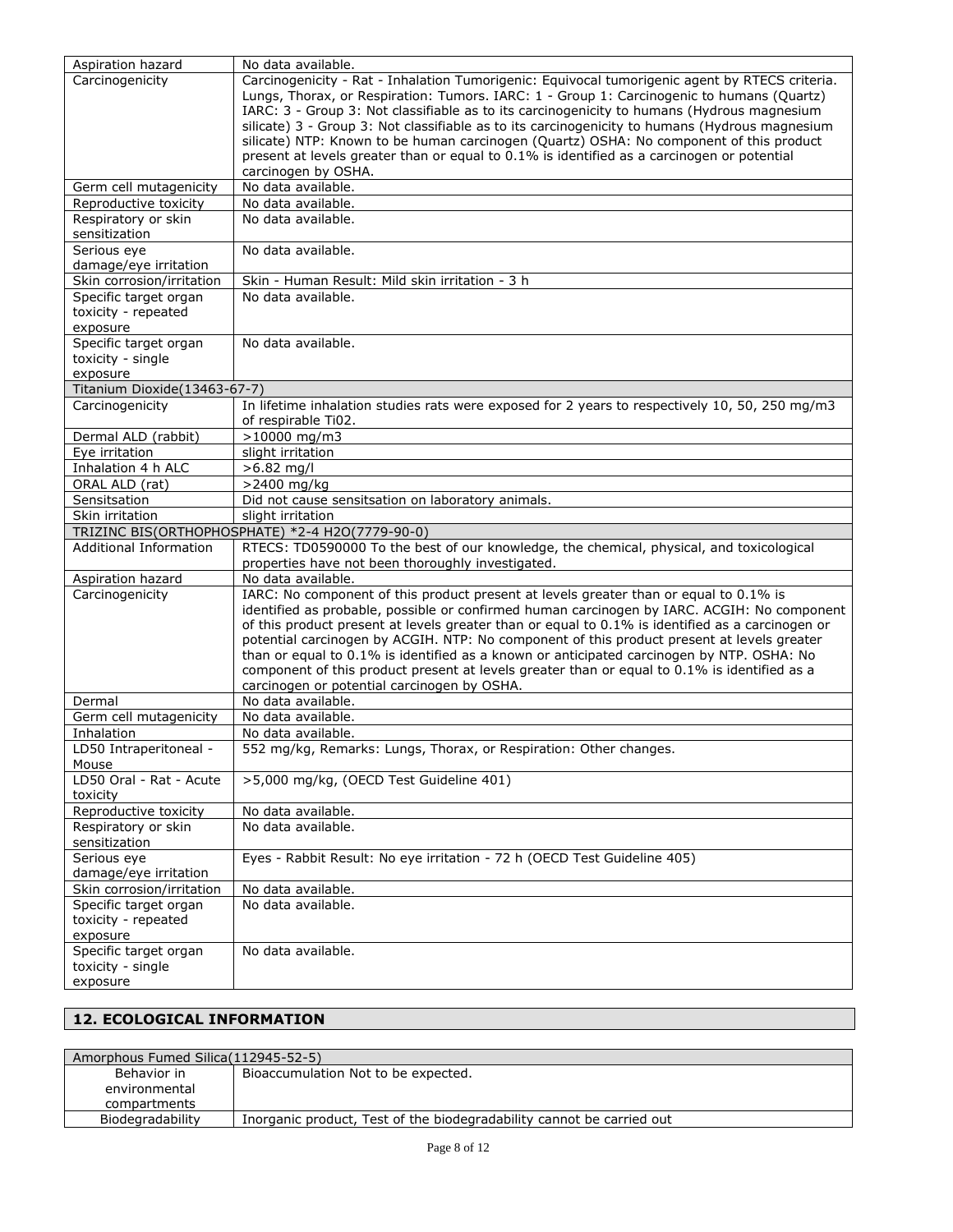| EC50 Daphnia magna                                    | > 10000 mg/l / 24 h Method: OECD 202.                                                                                                                                                        |
|-------------------------------------------------------|----------------------------------------------------------------------------------------------------------------------------------------------------------------------------------------------|
| LC50 (Brachydanio                                     | > 10000 mg/l / 96 h Method: OECD 203.                                                                                                                                                        |
| rerio)<br>Mobility                                    |                                                                                                                                                                                              |
| Amorphous Silica(7631-86-9)                           | No remarkable mobility in soil is to be expected.                                                                                                                                            |
| Additional ecological                                 | General notes: Do not allow product to reach ground water, water course or sewage system.                                                                                                    |
| information                                           |                                                                                                                                                                                              |
| Bioaccumulative                                       | No further relevant information available.                                                                                                                                                   |
| potential                                             |                                                                                                                                                                                              |
| EC50 - Algae                                          | >10000 mg/l (Scenedesmus subspicatus) (72 h) (OCED 201) comparable substance<br>>1000 mg/l (Daphnia magna) (24 h) (OCED 202)                                                                 |
| EC50 - Daphnia magna<br>LCO - Zebra fish              | 10000 mg/l (zebra fish) (96 h) (static) (OCED203)                                                                                                                                            |
| Mobility in soil                                      | No further relevant information available.                                                                                                                                                   |
| Persistance and                                       | The product is chemically and biologically inert. By the insolubility in water there is a seperstion                                                                                         |
| degrability                                           | at evrty filtration and sedimentation process.                                                                                                                                               |
| Carbon Black (1333-86-4)                              |                                                                                                                                                                                              |
| Behavior in water                                     | Activated sludge, EC0 (3 h) > 800 mg/L. DEV L3 (TTC test)                                                                                                                                    |
| treatment plants                                      |                                                                                                                                                                                              |
| Bioaccumulation<br>Potential                          | Potential bioaccumulation is not expected because of the physicochemical properties of the<br>substance                                                                                      |
| EC50 (Scenedesmus                                     | > 10,000 mg/L, OECD (Guideline 201)                                                                                                                                                          |
| subspicatus)                                          |                                                                                                                                                                                              |
| EC50 Daphnia magna                                    | >5600 mg/l (24 h) OECD (Guideline 202)                                                                                                                                                       |
| (waterflea)                                           |                                                                                                                                                                                              |
| Environmental fate                                    | Carbon black is an inert solid, stable and insoluble in water or organic solvents. Its vapour                                                                                                |
|                                                       | pressure is negligible. Based on these properties it is expected that carbon black will not occur                                                                                            |
|                                                       | in air or water in relevant amounts. Also potential for distribution via water or air can be<br>dismissed. The deposition in soil or sediments is therefore the most relevant compartment of |
|                                                       | fate in the environment.                                                                                                                                                                     |
| LC50 Brachydanio reio                                 | >1000 mg/l (96 h) OECD (Guideline 203)                                                                                                                                                       |
| (zebrafish)                                           |                                                                                                                                                                                              |
| NOEC 50 (Scenedesmus                                  | > 10,000 mg/L, OECD (Guideline 201)                                                                                                                                                          |
| subspicatus)                                          |                                                                                                                                                                                              |
| Crystalline Silica(14808-60-7)<br>Bioaccumulative     | No data available.                                                                                                                                                                           |
| potential                                             |                                                                                                                                                                                              |
| Mobility in soil                                      | No data available.                                                                                                                                                                           |
| Other adverse effects                                 | No data available.                                                                                                                                                                           |
| Persistence and                                       | No data available.                                                                                                                                                                           |
| degradability                                         |                                                                                                                                                                                              |
| Results of PBT and vPvB                               | PBT/vPvB assessment not available as chemical safety assessment not required/not conducted                                                                                                   |
| assessment                                            |                                                                                                                                                                                              |
| Toxicity                                              | No data available.                                                                                                                                                                           |
| Methyl Amyl Ketone(110-43-0)<br>Aquatic invertebrates | No data available.                                                                                                                                                                           |
| Bioaccumulative                                       | No data available.                                                                                                                                                                           |
| potential                                             |                                                                                                                                                                                              |
| Chronic Toxicity (Fish)                               | No data available.                                                                                                                                                                           |
| ErC50 (Selenastrum                                    | 98.2 mg/l, 72 h                                                                                                                                                                              |
| capricornutum)                                        |                                                                                                                                                                                              |
| LC50 (Fathead Minnow)<br>Acute toxicity               | 131 mg/l, (96 h)                                                                                                                                                                             |
| Mobility in soil                                      | No data available.                                                                                                                                                                           |
| Persistence and                                       | 69 % (28 d, Ready Biodegradability - CO2 in Sealed Vessels (Headspace Test)). Biological                                                                                                     |
| degradability                                         | Oxygen Demand BOD-5: 1,770 mg/g BOD-20: 2,000 mg/g, Chemical Oxygen Demand: 2,420                                                                                                            |
|                                                       | mg/g, BOD/COD ratio No data available.                                                                                                                                                       |
| Results of PBT and vPvB                               | No data available.                                                                                                                                                                           |
| assessment                                            |                                                                                                                                                                                              |
| Methyl Ethyl Ketone(78-93-3)<br>Bioaccumulative       | Partition coefficient: n-octanol/water: log Pow: 2.49                                                                                                                                        |
| potential                                             |                                                                                                                                                                                              |
| EC50 (Algae)                                          | 2029 mg/l (48 h; Pseudokirchneriella subcapitata (Green Algae))                                                                                                                              |
| EC50 (Daphnia)                                        | 308 mg/l (48 h; Daphnia magna (Water flea))                                                                                                                                                  |
| LC50 (fish)                                           | 2993 mg/l (96 h; Pimephales promelas (Fathead minnow))                                                                                                                                       |
| Mobility in soil                                      | No data available                                                                                                                                                                            |
| Other adverse effects                                 | No data available                                                                                                                                                                            |
| Persistance and                                       | Biodegradability: Concentration: 2mg/l; Result: Readily biodegradation: 98%; Exposure 28 d;                                                                                                  |
| degradability<br>Product                              | Regulation: 40CFR Protection of Environment, Part 82 Protection of Stratospheric Ozone - CAA                                                                                                 |
|                                                       |                                                                                                                                                                                              |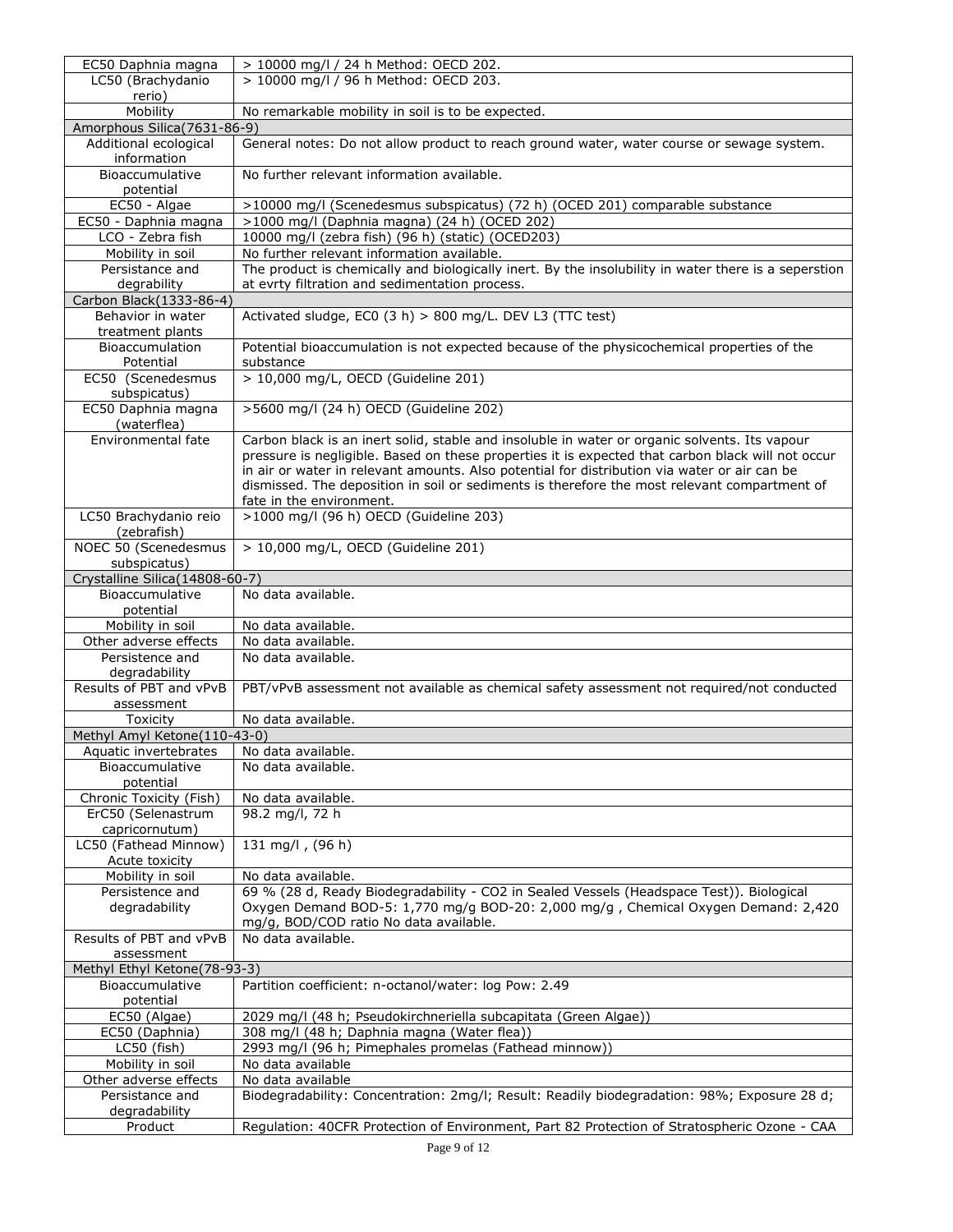|                              | Section 602 Class 1 Substances:                                                                   |
|------------------------------|---------------------------------------------------------------------------------------------------|
| n-Butyl Acetate (123-86-4)   |                                                                                                   |
| Bioaccumulative              | No data available.                                                                                |
| potential                    |                                                                                                   |
| <b>Chronic Toxicity</b>      | Fish: No data available. Aquatic invertebrates: No data available. Toxicity to Aquatic Plants: No |
|                              | data available.                                                                                   |
| LC-50 (Fathead Minnow)       | 18 mg/l, (96 h)                                                                                   |
| <b>Acute Toxicity</b>        |                                                                                                   |
| LC-50 (Water Flea)           | 44 mg/l, (48 h)                                                                                   |
| Aquatic invertebrates        |                                                                                                   |
| Mobility in soil             | Known or predicted distribution to environmental compartments: No data available.                 |
| Other adverse effects        | No data available.                                                                                |
| Persistence and              | 83 % (28 d), Biological Oxygen Demand:BOD-5: 730 mg/g, Chemical Oxygen Demand:1,010               |
| degradability                | mg/g, BOD/COD ratio: 72 %.                                                                        |
| Results of PBT and vPvB      | No data available.                                                                                |
| assessment                   |                                                                                                   |
| TALC(14807-96-6)             |                                                                                                   |
| Bioaccumulative              | No data available.                                                                                |
| potential                    |                                                                                                   |
| Mobility in soil             | No data available.                                                                                |
| Other adverse effects        | No data available.                                                                                |
| Persistence and              | No data available.                                                                                |
| degradability                |                                                                                                   |
| Results of PBT and vPvB      | PBT/vPvB assessment not available as chemical safety assessment not required/not conducted        |
| assessment                   |                                                                                                   |
| Toxicity                     | No data available.                                                                                |
| Titanium Dioxide(13463-67-7) |                                                                                                   |
| LC50 fish                    | Fathead minnow 96 h >1000 mg/l                                                                    |
|                              | TRIZINC BIS(ORTHOPHOSPHATE) *2-4 H2O(7779-90-0)                                                   |
| Bioaccumulative              | No data available.                                                                                |
| potential                    |                                                                                                   |
| LC50 - Oncorhynchus          | 0.09 mg/l - 96 h, Oncorhynchus mykiss (rainbow trout)                                             |
| mykiss - Toxicity to fish    |                                                                                                   |
| Mobility in soil             | No data available.                                                                                |
| Other adverse effects        | An environmental hazard cannot be excluded in the event of unprofessional handling or             |
|                              | disposal. Very toxic to aquatic life with long lasting effects.                                   |
| Persistence and              | No data available.                                                                                |
| degradability                |                                                                                                   |
| Results of PBT and vPvB      | PBT/vPvB assessment not available as chemical safety assessment not required/not conducted.       |
| assessment                   |                                                                                                   |

# **13. DISPOSAL CONSIDERATIONS**

### **WASTE TREATMENT METHODS**

# **GENERAL INFORMATION :** No data available.

**DISPOSAL METHOD:** Dispose of waste and residues in accordance with Local, State, and Federal Regulations. Mix with compatible chemical which is less flammable and incenerate. Since emptied containers retain product residue, follow label warnings even after container is emptied. Residual vapors may explode on ignation; do not cut, drill, grind or weld or near this container.

### **14. TRANSPORT INFORMATION**

### \***CHECK WITH YOUR CARRIER FOR ADDITIONAL RESTRCITIONS THAT MAY APPLY.**

**USDOT GROUND DOT (DEPARTMENT OF TRANSPORTATION) PROPER SHIPPING NAME (DOT) :** Paint **HAZARDS CLASS :** 3 **UN/NA NUMBER :** UN1263 **PACKING GROUP :** PG II **EMERGENCY RESPONSE GUIDE (ERG) :** 128

**IATA (AIR) DOT (INTERNATIONAL AIR TRANSPORTATION ASSOCIATION) PROPER SHIPPING NAME :** Paint **HAZARDS CLASS :** 3 **UN/NA NUMBER :** UN1263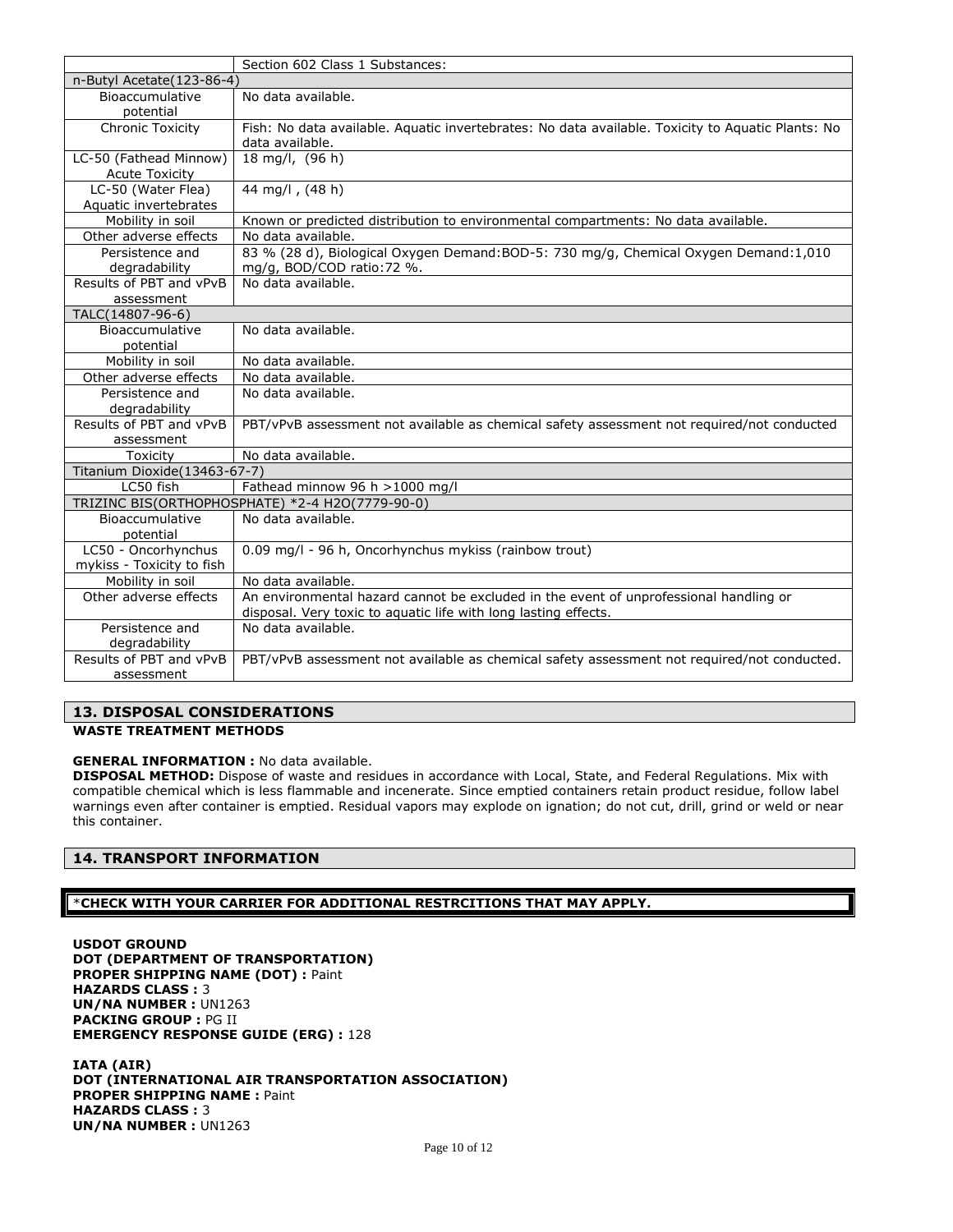### **PACKING GROUP :** PG II **EMERGENCY RESPONSE GUIDE (ERG) :** 128

**IMDG (OCEAN) PROPER SHIPPING NAME :** Paint **HAZARDS CLASS :** 3 **UN/NA NUMBER :** UN1263 **PACKING GROUP :** PG II **EMERGENCY RESPONSE GUIDE (ERG) :** 128

### **MARINE POLLUTANT :** No **SPECIAL PRECAUTIONS :** P210 Keep away from heat/sparks/open flames/hot surfaces. No smoking. P235 Keep cool.

### **15. REGULATORY INFORMATION**

#### **US FEDERAL REGULATIONS All ingredients in Section #3 are TSCA (Toxic Substance Control Act) listed.**

### **OSHA HAZARDS :** Flammable liquid, Moderate skin irritant, Moderate eye irritant, Carcinogen. **EPCRA - Emergency CERCLA REPORTABLE QUANTITY**

| This product contains: | <b>Chemical CAS#</b> |
|------------------------|----------------------|
| Methyl Ethyl Ketone    | 78-93-3              |
| Carbon Black           | 1333-86-4            |
| n-Butyl Acetate        | 123-86-4             |

**SARA 304 Extremely Hazardous Substances Reportable Quantity :** This material does not contain any components with a section 304 EHS RQ.

# **SARA TITLE III (SUPERFUND AMENDMENRS AND REAUTHORIZATION ACT)**

**SARA 311/312 Hazards :** Fire Hazard, Acute Health Hazard, Chronic Health Hazard **SARA 313 :** Not reportable.

### **CLEAN AIR ACT :**

### **INTERNATIONAL REGULATIONS**

### **CLASSIFICATION ACCORDING TO REGULATION (EC) No. 1272/2008 (CLP) :**

| Flam. Lig. Cat. 2; | H <sub>226</sub> |
|--------------------|------------------|
| Eye Irrit. Cat. 2; | H319             |
| STOT SE 3          | H336             |

### **NATIONAL REGULATIONS**

| This product contains: | <b>Chemical CAS#</b> |
|------------------------|----------------------|
| #Titanium Dioxide      | 13463-67-7           |

# Indicates a chemical listed by IARC as a possible carcinogen.

#### **STATE REGULATIONS CALIFORNIA PROPOSITION 65**

| This product contains: | <b>Chemical CAS#</b> |
|------------------------|----------------------|
| *Talc                  | 14807-96-6           |
| *Crystalline Silica    | 14808-60-7           |